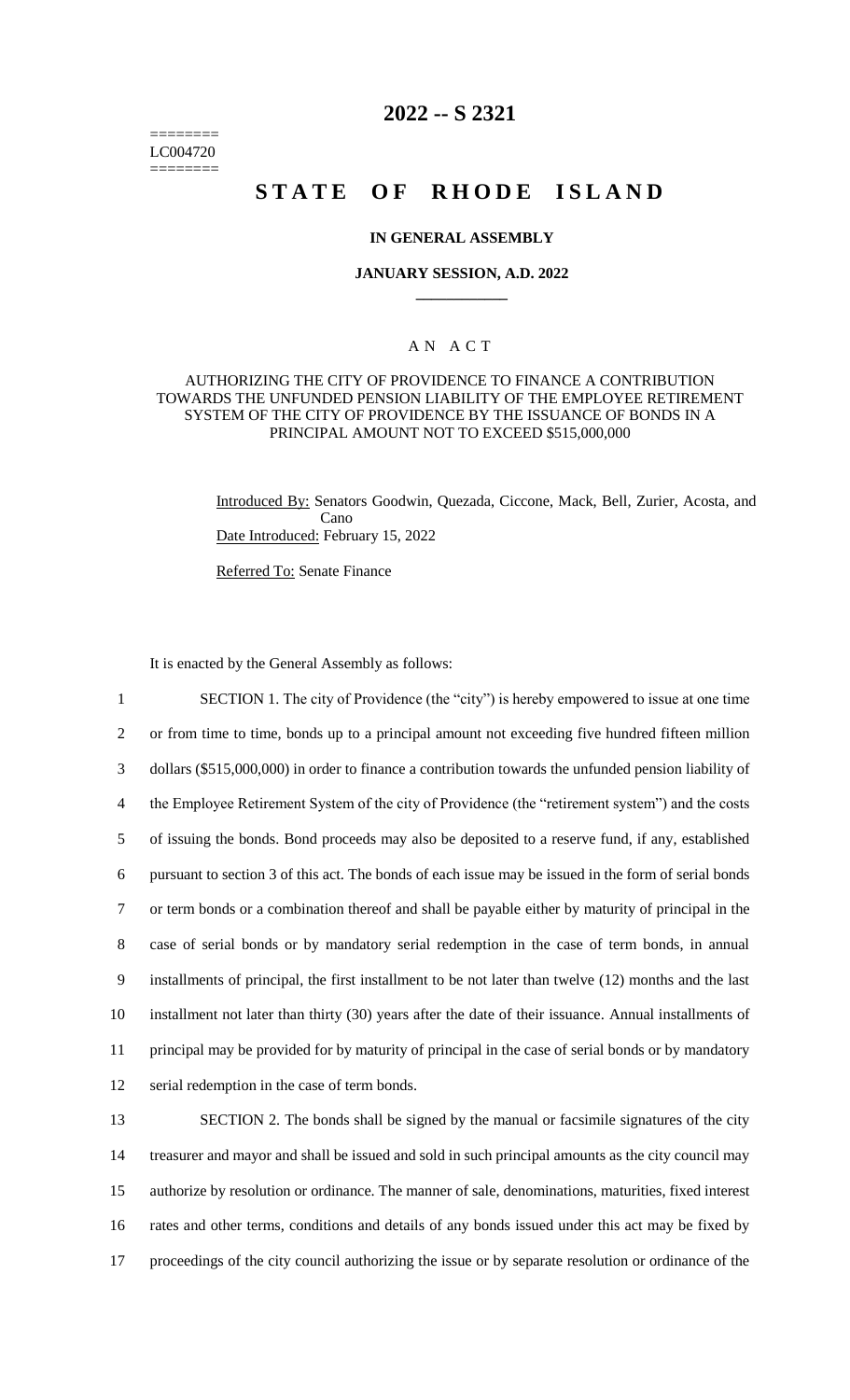city council or, to the extent provisions for these matters are not so made, they may be fixed by the officers authorized to sign the bonds. The bonds shall be sold at a "true interest cost" not in excess of five percent (5%) per annum. The true interest cost shall be calculated as that rate which, as of the date of delivery of the bonds, discounts semiannually all future payments of principal and interest payments with respect to the bonds to the aggregate amount of bond proceeds. For purposes of this calculation, the amount of bond proceeds is adjusted by any accrued interest, original issue discount or original issue premium. The bonds shall be sold with the city retaining the right to redeem the bonds without penalty or redemption premium on a date not later than ten (10) years after issuance. In addition to any other security provided by law, bonds issued hereunder may, in the discretion of the city treasurer and mayor, be secured or supported, in whole or in part, by insurance or by lines or letters of credit or other credit or liquidity facilitates provided by any bank, trust company, insurance company or other financial institution, but the city shall not enter into an interest rate swap or other derivative transaction in connection with the bonds. The proceeds derived from the sale of the bonds shall be delivered to the city treasurer, and such proceeds, exclusive of premiums and accrued interest, shall be: (1) Deposited in the retirement system pension trust fund; (2) Deposited to the reserve fund, if any, established pursuant to section 3 of this act; and (3) Expended for payment of costs in connection with the issuance of the bonds. No purchaser of any bonds under this act shall be in any way responsible for the proper application of the proceeds derived from the sale thereof. The proceeds of bonds issued under this act shall be deemed appropriated for the purposes of this act without further action than that required by this act. The bonds authorized by this act may be consolidated for the purposes of issuance and sale with any other bond issue of the city heretofore or hereafter authorized; provided that, notwithstanding any such consolidation, the proceeds from the sale of the bonds authorized by this act shall be expended for the purposes set forth above.

 SECTION 3. The city council, by resolution or ordinance, is authorized to establish a reserve fund, from bond proceeds or monies other than bond proceeds, for the purposes of this act upon such terms and conditions as the city council shall determine. Any such reserve shall be held and controlled by the city and shall be separate from any other reserve or fund of the city allowed or required by statute. The city council shall establish a method to calculate any minimum value to be maintained in the reserve, the required amount of any periodic contribution to the reserve and shall prescribe conditions for expenditures from the reserve, including its use to make contributions to the retirement system and for principal and interest on the bonds, and the conditions under which all or a portion of the funds in the reserve may be available for unrestricted purposes, in which case such funds or portions thereof shall be transferred to the city treasury.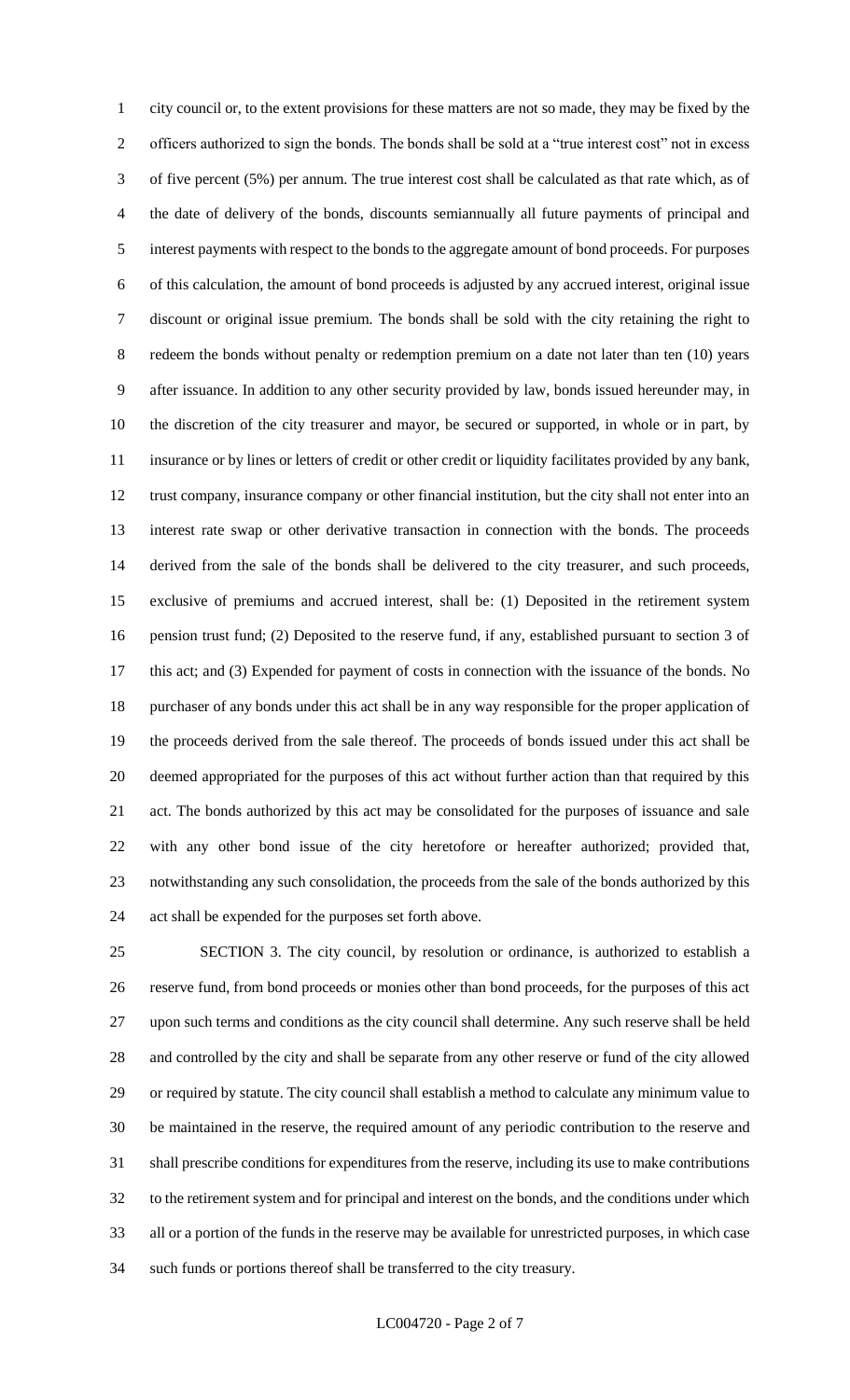SECTION 4. The city council may, by resolution or ordinance, authorize that a portion of its real property taxes, tangible property taxes and motor vehicle excise taxes be escrowed, segregated or separately deposited for the payment of principal and interest on the bonds, making contributions to the retirement system and making deposits to the reserve fund described in section 3 of this act. The city is authorized to enter into escrow agreements, intercept arrangements, and other banking arrangements to effectuate the intent of this section which agreements may have a term of years up to the final maturity of the bonds. If authorized by the city council, the tax assessor may include provisions for allocation of such taxes in tax bills.

 SECTION 5. Any proceeds of bonds issued hereunder shall be invested by the city board of investment commissioners established by the city pursuant to the city charter and code of ordinances. The board of investment commissioners shall develop an investment policy for investments in the retirement system pension trust fund with the assistance of a nationally recognized pension investment advisor. So long as any bonds issued pursuant to this act are outstanding, the city shall continue to retain a nationally recognized pension investment advisor to advise the board regarding investment of the bond proceeds. Funds may also be invested in investments which are legal for investment by the state investment commission pursuant to chapter 10 of title 35 (the "state investment commission") or in one or more investment pools established pursuant to chapter 10.2 of title 35. The city and the state investment commission are each hereby authorized to enter into agreements with each other with respect to the investment of any proceeds of bonds issued hereunder, with the resulting transactional cost savings passed on to the city; provided, however that if any bond proceeds are commingled with other funds for purposes of investment, that appropriate records shall be maintained of the investments or portions thereof held for the account of the city's retirement system. Such agreements may have a term of years up to the final maturity of the bonds.

 SECTION 6. Any accrued interest received upon the sale of bonds hereunder shall be applied to the payment of the first interest due thereon. Original issue premium, if any, may, in the discretion of the city treasurer, be applied to the cost of preparing, issuing and marketing bonds hereunder to the extent not otherwise provided, to the retirement system pension trust fund to finance unfunded pension liability costs, to the payment of the principal of or interest on bonds issued hereunder or to any one or more of the foregoing. The cost of preparing, issuing and marketing bonds hereunder may also, in the discretion of the city treasurer, be met from bond proceeds exclusive of premium and accrued interest or from other monies available therefor. In exercising any discretion under this section, the city treasurer shall be governed by any instructions adopted by resolution or ordinance of the city council. Except as provided in section 9 hereof, bond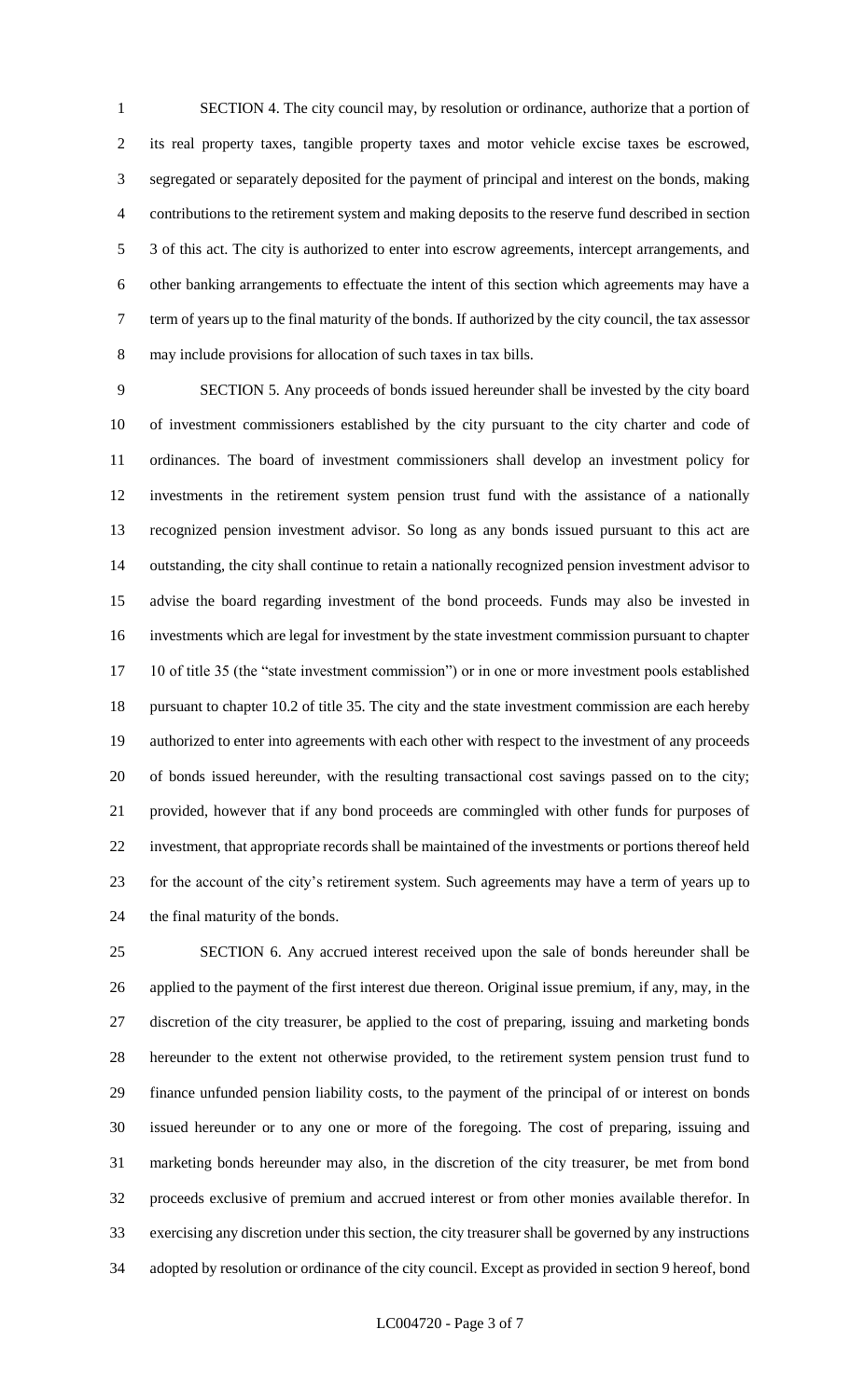proceeds shall not be used to reimburse the city for previous contributions to the retirement system pension trust fund or any prior costs associated with the retirement system. So long as any bonds issued by the city under this act are outstanding, the city shall not withdraw funds from the retirement system pension trust fund for any purpose other than providing benefits to members and their beneficiaries, defraying reasonable expenses of administering the funds of the retirement system, conforming with accounting adjustments and return of employee contributions in appropriate cases.

 SECTION 7. All bonds issued under this act and the debts evidenced thereby shall be obligatory on the city in the same manner and to the same extent as other debts lawfully contracted by it shall be excepted from the operation of § 45-12-2 of the general laws and the provisions of the city charter. No such obligation shall at any time be included in the debt of the city for the purpose of ascertaining its borrowing capacity. The city shall annually appropriate a sum sufficient to pay the principal and interest coming due within the year on bonds issued hereunder to the extent that monies therefor are not otherwise provided. If such sum is not appropriated, it shall nevertheless be added to the annual tax levy. In order to provide such sum in each year and notwithstanding any provision of law to the contrary, all taxable property in the city shall be subject to ad valorem taxation by the city without limitation as to rate or amount.

 SECTION 8. Any bonds issued under the provisions of this act, and coupons, if any, if properly executed by officers of the city in office on the date of execution, shall be valid and binding according to their terms notwithstanding that before the delivery thereof and payment therefor any or all of such officers shall for any reason have ceased to hold office.

 SECTION 9. Pending any authorization or issue of bonds hereunder, the city treasurer, with the approval of the city council given by a resolution or ordinance passed and approved in the manner provided in the city charter, may, to the extent that bonds may be issued hereunder, apply funds in the treasury of the city to the purposes specified in section 2, such advances to be repaid without interest from the proceeds of bonds subsequently issued or from the proceeds of applicable federal or state assistance or from other available funds.

 SECTION 10. If the unfunded pension liability to be funded with the proceeds of an issue of bonds issued under this act relates in part to employees of a component unit, department or board of the city, each such component unit, department or board shall be responsible for reimbursing the city for such proportion of the annual debt service expense paid by the city for bonds issued hereunder as is equal to the proportion of the total unfunded pension liability to be funded with the proceeds of the bonds as relates to that component unit, department or board. Notwithstanding any general or special law to the contrary, the portion of the annual debt service paid by the city for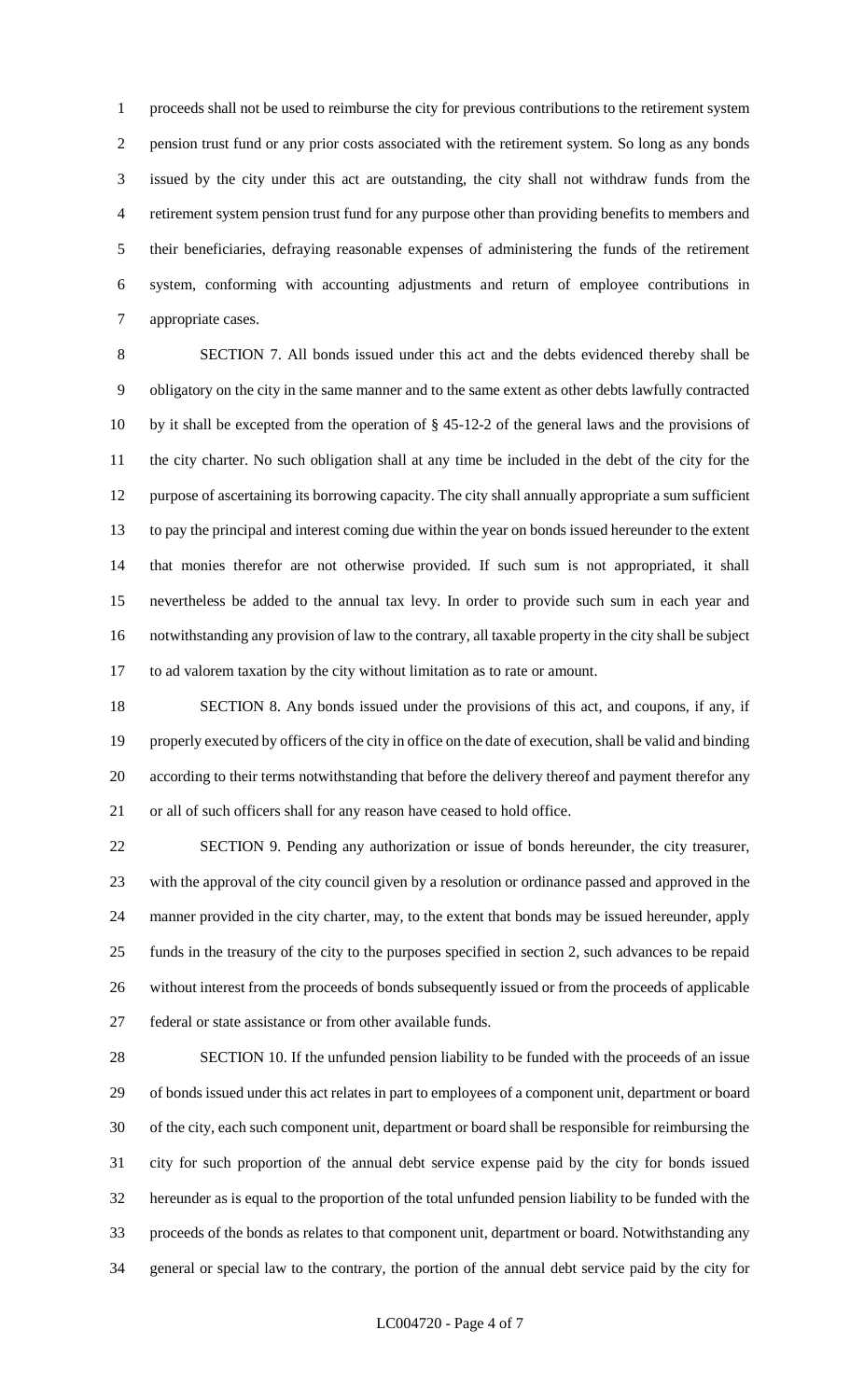bonds issued under this act applicable to school department personnel who are members of the retirement system shall be included in the computation of school spending for the purposes of maintenance of effort requirements established by §16-7-23 or any other law.

 SECTION 11. Until such time as: (1) All bonds issued under this act (including any refunding bonds or other evidences of indebtedness issued to refinance the bonds issued under this act) are paid in full, or provision has been made for their payment; or (2) Such time as the system is one hundred percent (100%) funded, whichever occurs first, the city shall not approve any agreement or amendment to an agreement increasing employee benefits that has the effect of causing the "employer normal cost" of the retirement system to exceed sixteen percent (16%) of projected aggregate compensation for all classes of employees who are participants in the retirement system in the current or any future fiscal year. For purposes of this section: (1) "One hundred percent (100%) funded" is the funded percentage on a "market value of assets" basis from the system's annual actuarial valuation; and (2) "Normal cost" is determined under the "entry age normal cost" method, or such other funding method as may be used in the system's annual actuarial valuation in accordance with generally accepted actuarial principles and practices. The "employer normal cost" means the portion of the normal cost to be paid by the city, as employer, in a fiscal year, and not to be paid from employee contributions. This section shall not be construed in any way to limit the city retirement board's ability to approve changes to actuarial assumptions.

 SECTION 12. Bonds may be issued under this act without obtaining approval of any governmental agency or the taking of any proceedings or the happening of any conditions except as specifically required by this act for such issue, and shall not be subject to § 45-12-22.4. In carrying out the financing under this act, all action shall be taken which is necessary to meet constitutional requirements whether or not such action is otherwise required by statute, but the validity of bonds issued hereunder shall in no way depend upon the validity or occurrence of such action.

 SECTION 13. Any unissued authority to issue bonds under this act shall be extinguished without further action of the general assembly or the city council on the date which is five (5) years after the effective date of this act.

 SECTION 14. The city treasurer and mayor, on behalf of the city, are hereby authorized to execute such instruments, documents or other papers as they deem necessary or desirable to carry out the intent of this act and are also authorized to take all actions and execute all documents or agreements necessary to comply with federal tax and securities laws, which documents or agreements may a have term coextensive with the maturity of the bonds authorized hereby, including Rule 15c2-12 of the Securities and Exchange Commission (the "Rule") and to execute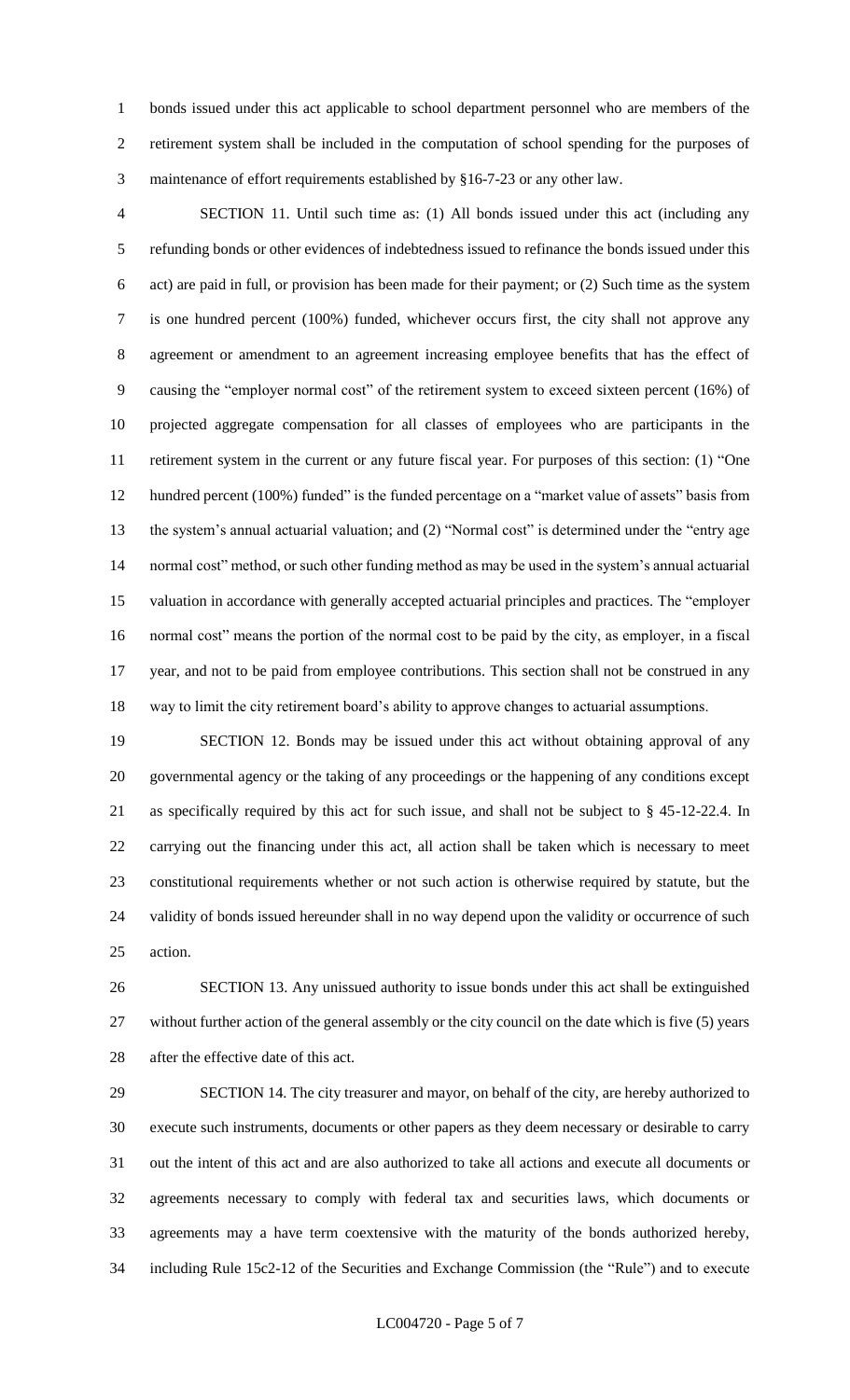and deliver a continuing disclosure agreement or certificate in connection with the bonds in the form as shall be deemed advisable by such officers in order to comply with the Rule.

 SECTION 15. The provisions of this act are severable, and if any of its provisions are held unconstitutional or invalid for any reason by any court of competent jurisdiction, the decision of the court shall not affect or impair any of the remaining provisions.

 SECTION 16. The question of the approval of this act shall be submitted to the electors of the city at a special city-wide election other than a primary, to be held on a date to be determined by resolution of the city council. The question shall be submitted in substantially the following form: "Shall an act, passed at the 2022 session of the general assembly, entitled 'AN ACT AUTHORIZING THE CITY OF PROVIDENCE TO FINANCE A CONTRIBUTION TOWARDS THE UNFUNDED PENSION LIABILITY OF THE EMPLOYEE RETIREMENT SYSTEM OF THE CITY OF PROVIDENCE BY THE ISSUANCE OF BONDS IN A PRINCIPAL AMOUNT NOT TO EXCEED \$515,000,000' be approved?" and the warning for the election shall contain the question to be submitted. Notwithstanding anything contained in § 17- 19-7 to the contrary, the Providence Board of Canvassers may certify the question to the Secretary of State not later than twenty (20) days prior to the date set for the election. From the time the election is warned and until it is held, it shall be the duty of the city clerk to keep a copy of the act available at the city clerk's office for public inspection, but the validity of the election shall not be affected by this requirement. To the extent of any inconsistency between this act and the city charter or any other general law or law of special applicability to the city, this act shall prevail. SECTION 17. This section 17 and section 16 shall take effect upon passage. The remainder

 of this act shall take effect upon the approval of this act by a majority of those voting on the question at the election prescribed by section 16.

======== LC004720 ========

LC004720 - Page 6 of 7